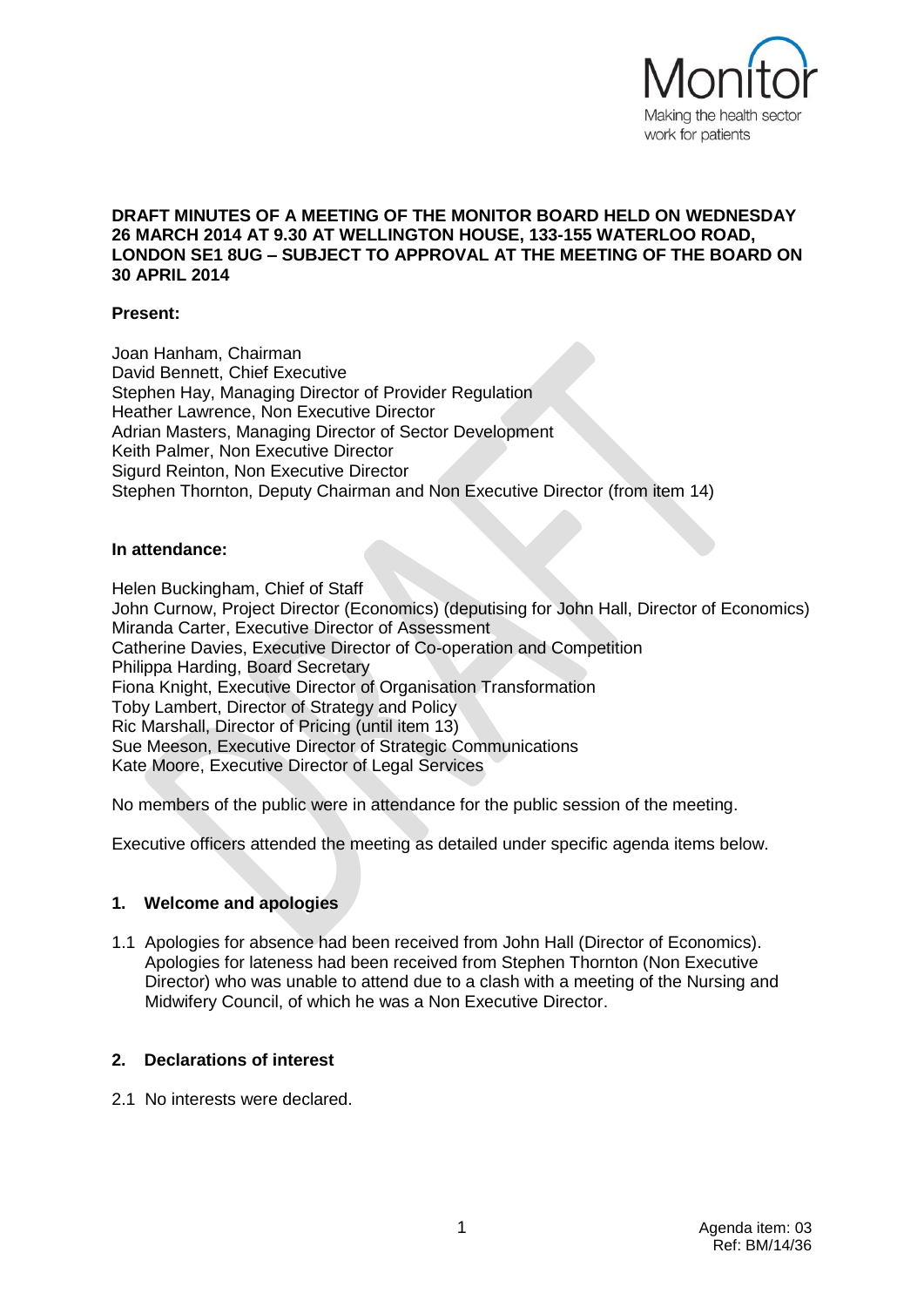# **3. Minutes and matters arising from the meeting held on 26 February 2014 (BM/14/25)**

3.1 The minutes of the meeting held on 26 February 2014 were approved and the matters arising noted.

### **4. Co-operation and Competition Update (BM/14/26)**

- 4.1 Catherine Davies presented the report which provided information on the significant developments with regard to the work of the Co-operation and Competition directorate and the Co-operation and Competition Panel (CCP) in March 2014.
- 4.2 Board members were provided with oral updates on the progress of ongoing cases, including the proposed acquisition of one NHS foundation Trust (NHSFT) by another. Board members stressed the importance of NHSFTs commissioning advice that was accurate and appropriate when contemplating actions that might have implications according to the rules on choice and competition within the NHS. In order to facilitate this Monitor was drafting guidance for both NHSFTs and their advisers, as well as engaging with the key providers of advice on competition law to NHSFTs.
- 4.3 The Board had held a workshop on competition issues earlier in the month, at which the provision of expert advice to Monitor on choice and competition issues had been considered. Board members endorsed the proposal that had been discussed, namely that the CCP would cease to exist from 1 April 2014, to be replaced by a small number of external experts who would be invited to attend and provide advice directly to Monitor's decision-making meetings on co-operation and competition-related issues. The Board emphasised the importance of noting the rationale for adopting this approach. It was confirmed that it would be included within the governance review that was in progress, the outcome of which would be reported to the Board at its meeting on 30 April 2014.

### **ACTION: DB/PH**

# **5. Pricing Development Update (BM/14/27)**

Catherine Pollard (Pricing Development Director) and Igor Popovich (Pricing Delivery Director) joined the meeting for the consideration of this item.

- 5.1 The Board considered the report which provided information about the significant developments with regard to the work being undertaken by Monitor's Pricing Development team, working closely alongside NHS England.
- 5.2 Consideration was given to the projects being undertaken to inform the policy proposals to be included in the 2015/16 National Tariff, specifically with regard to planned care and local payment design examples. In particular, the Board welcomed the development of a series of local payment design examples to support service development and reconfiguration, which could be adopted by local health economies in 2015/16, making use of existing conditions for local variations of national prices. The importance of using the National Tariff to encourage providers and commissioners to consider innovative patterns of care was emphasised. Board members noted the Health Select Committee's recent comments on this issue.
- 5.3 Board members discussed the process for the agreement of contracts between commissioners and providers for the provision of health care services. It was noted that there were technical and practical issues which could lead to this agreement taking place late in the financial year. Consideration of this would be required in Monitor's future tariff enforcement and assurance work. In light of the potential impact of such situations on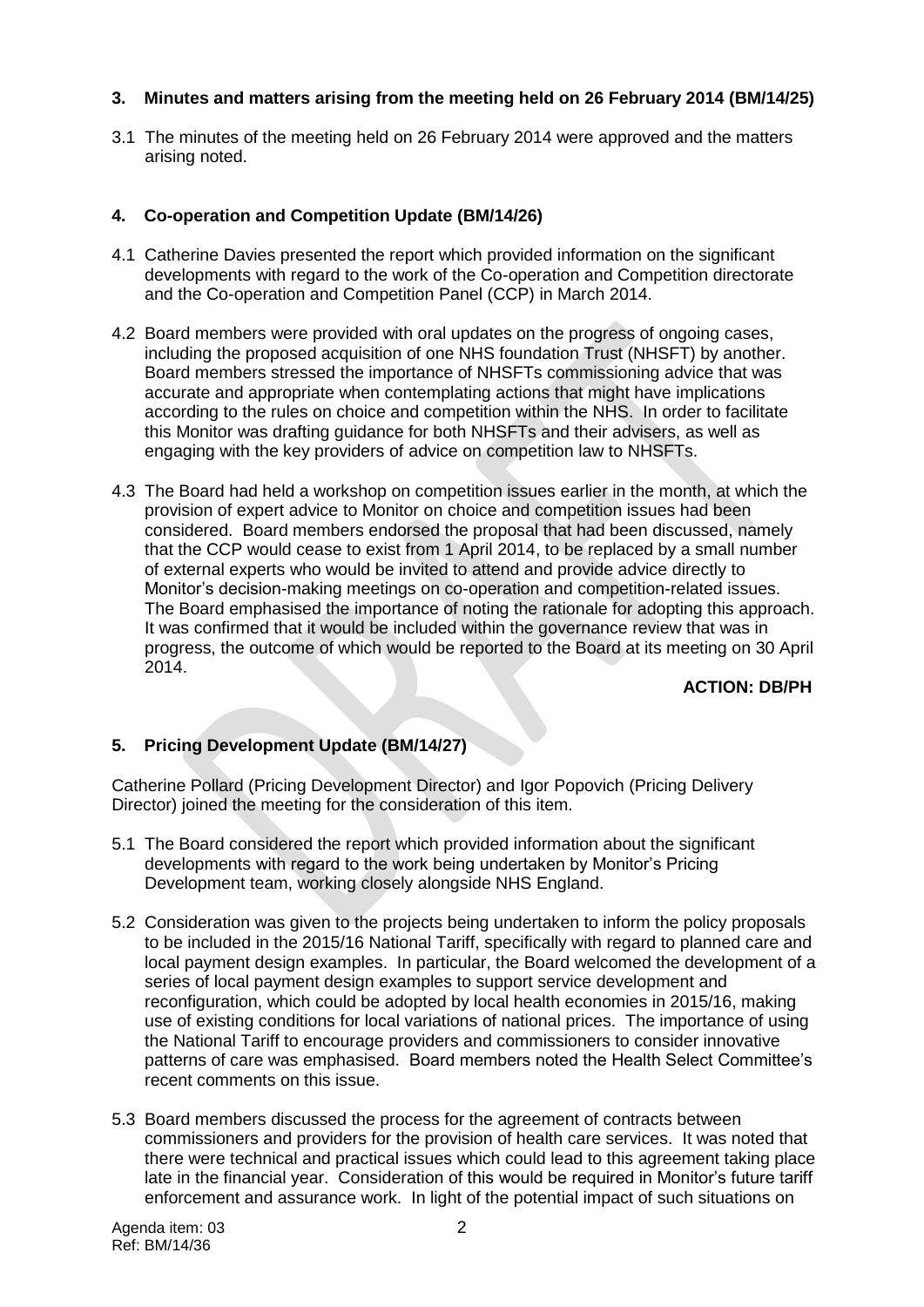the quality of services provided (as a result of unplanned activity and agency costs), Board members emphasised the need for best practice in this area to be clarified.

### **6. National Audit Office Report on Monitor (BM/14/29)**

Laura Brackwell (National Audit Office Study Director) and David Raraty (National Audit Office Audit Manager) joined the meeting for the consideration of this item.

- 6.1 Representatives of the National Audit Office (NAO) provided the Board with a presentation about the approach taken by the NAO in its recent positive report on Monitor and whether its regulation of NHSFTs had been effective.
- 6.2 Consideration was given to the manner in which Monitor exercised its regulatory powers. It was noted that the NAO had found that, whilst Monitor's interventions had worked well when the underlying issues were internal to an NHSFT, its influence was less effective where the cause of the NHSFT's difficulties related to underlying issues in the local health economy. It was considered that this was due to the fact that Monitor had fewer regulatory powers to deploy in such a situation. Board members were provided with information about the work that was ongoing with regard to the manner in which Monitor was developing its regulatory approach to work with national and local partners in such situations, in order to achieve an outcome that was beneficial for patients. Consideration was given to the balance to be struck between providing NHSFTs with the freedoms that encouraged their success, whilst ensuring sufficient regulatory oversight to enable swift action should problems emerge.
- 6.3 It was noted that with regard to the majority of issues raised by the NAO where it was proposed that Monitor had further work to do, that work was already underway. In particular the focus was upon closing gaps in clinical expertise and improving understanding of frontline NHS operations. The value of being clear about what Monitor was doing in these areas, including the use of Quality Governance Associates, was noted.
- 6.4 Board members thanked the representatives of the NAO for attending to present their report. On behalf of the Board, the Chairman also expressed her thanks to the members of Monitor staff who had enabled such positive findings in the NAO's report.

# **7. Monitor's engagement with patient groups (BM/14/30)**

Adam Harridence (Stakeholder Engagement Director) and John Ivory (Senior Economist) joined the meeting for the consideration of this item.

- 7.1 Adam Harridence presented the report which provided a brief overview of the patient and patient group engagement carried out by Monitor over the past six months and planned future activities. The Board was also provided with information about research commissioned by the Economics team into w ays in which Monitor could ensure even better engagement with patients and their representatives.
- 7.2 Board members welcomed the report, noting the level of activity that was being undertaken. A number of further engagement groups were proposed. Emphasis was placed on the importance of ensuring that patients and their representatives were aware that Monitor carried out this work and wished to engage with them. Board members also stressed that, when Monitor engaged with individuals and organisations, it must be clear both that their contributions were properly taken account of and also about the outcomes of that engagement.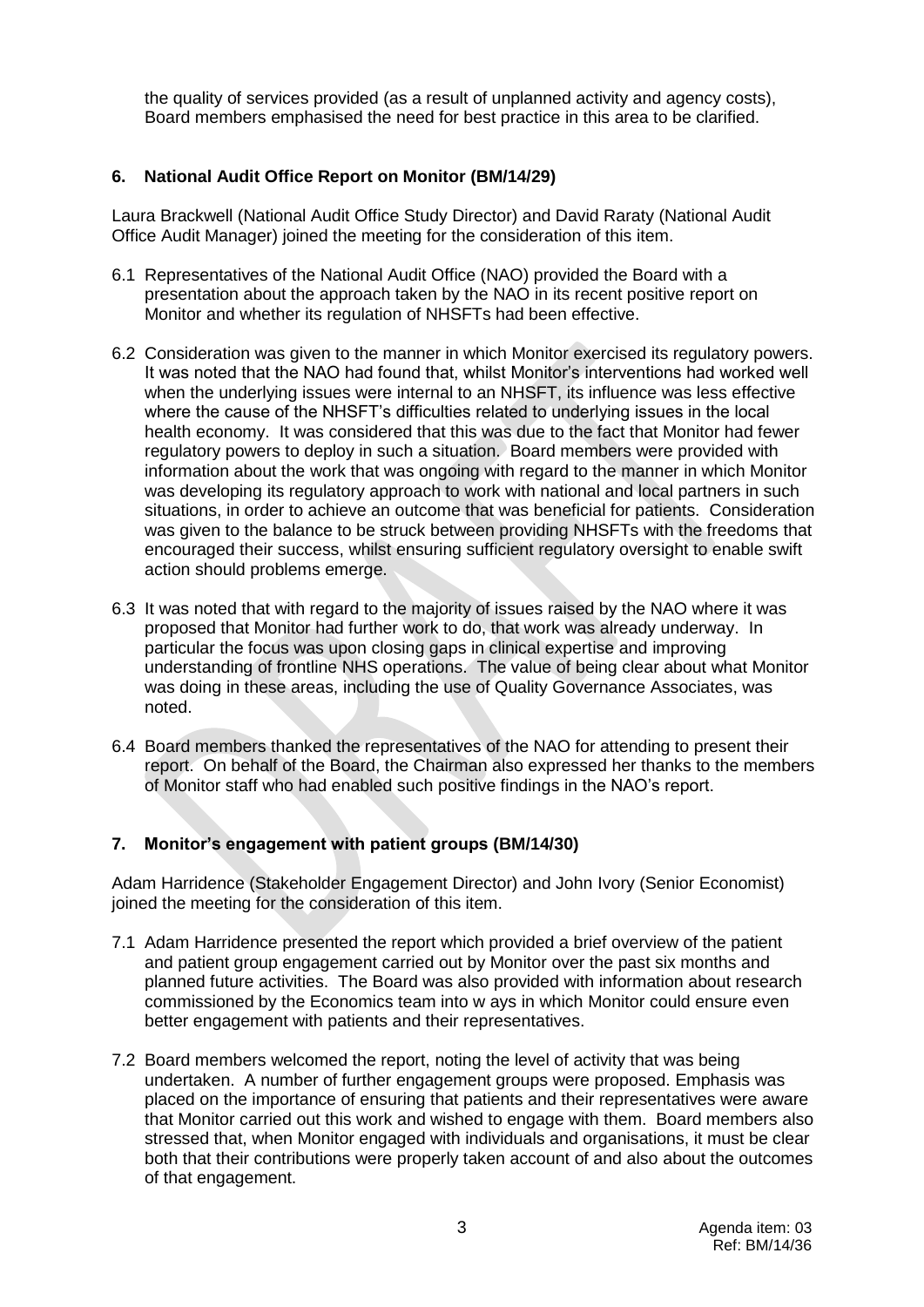# **8. Executive Report (BM/14/28)**

- 8.1 Board members considered the report which summarised key development at Monitor since the Board meeting held on 26 February 2014.
- 8.2 The progress of current projects being undertaken by the Economics team was noted and Board members asked for further information on these ahead of the submission of formal reports to the Board.

### **ACTION: AM**

8.3 It was noted that the Executive Committee had been giving consideration to where the responsibility for delivering Monitor's integrated care duties should sit and the approach to be taken to investigating potential breaches of the licence condition relating to integrated care. The Board was provided with an oral update on the work that Monitor was progressing with regard to its duty to enable integrated care. It was proposed that further information about this should be provided to a future meeting of the Board.

**ACTION: TL**

8.4 Board members were provided with an oral update on the licensing by Monitor of independent sector providers of Commissioner Requested Services from 1 April 2014. It was noted that Monitor was working to identify what options were available to it, in the absence of Health Special Administration, to protect key patient services, should one fail financially. A further briefing would be provided to the Board in due course.

### **9. Questions and comments from the public (oral item)**

9.1 No questions or comments were raised.

# **10. Private session - resolution (oral item)**

10.1 The Chair moved a resolution in order to move into private session to consider private items of business.

### **RESOLVED:**

10.2 The Board resolved that representatives of the press and other members of the public should be excluded from the meeting, having regard to the confidential nature of the business to be transacted, publicity on which would be prejudicial to the public interest.

# **11. Chief Executive's update (oral item)**

11.1 David Bennett provided the Board with an oral update on a recent meeting with the Chair of the Health Select Committee.

# **12. Provider Regulation Update (BM/14/31(P))**

12.1 Board members noted the paper which provided an overview of the NHSFTs subject to formal enforcement action. Stephen Hay provided the Board with an oral update on the progress of recruiting individuals to the posts of Senior Enforcement Director. Work was also being undertaken with regard to the organisational structure of the Provider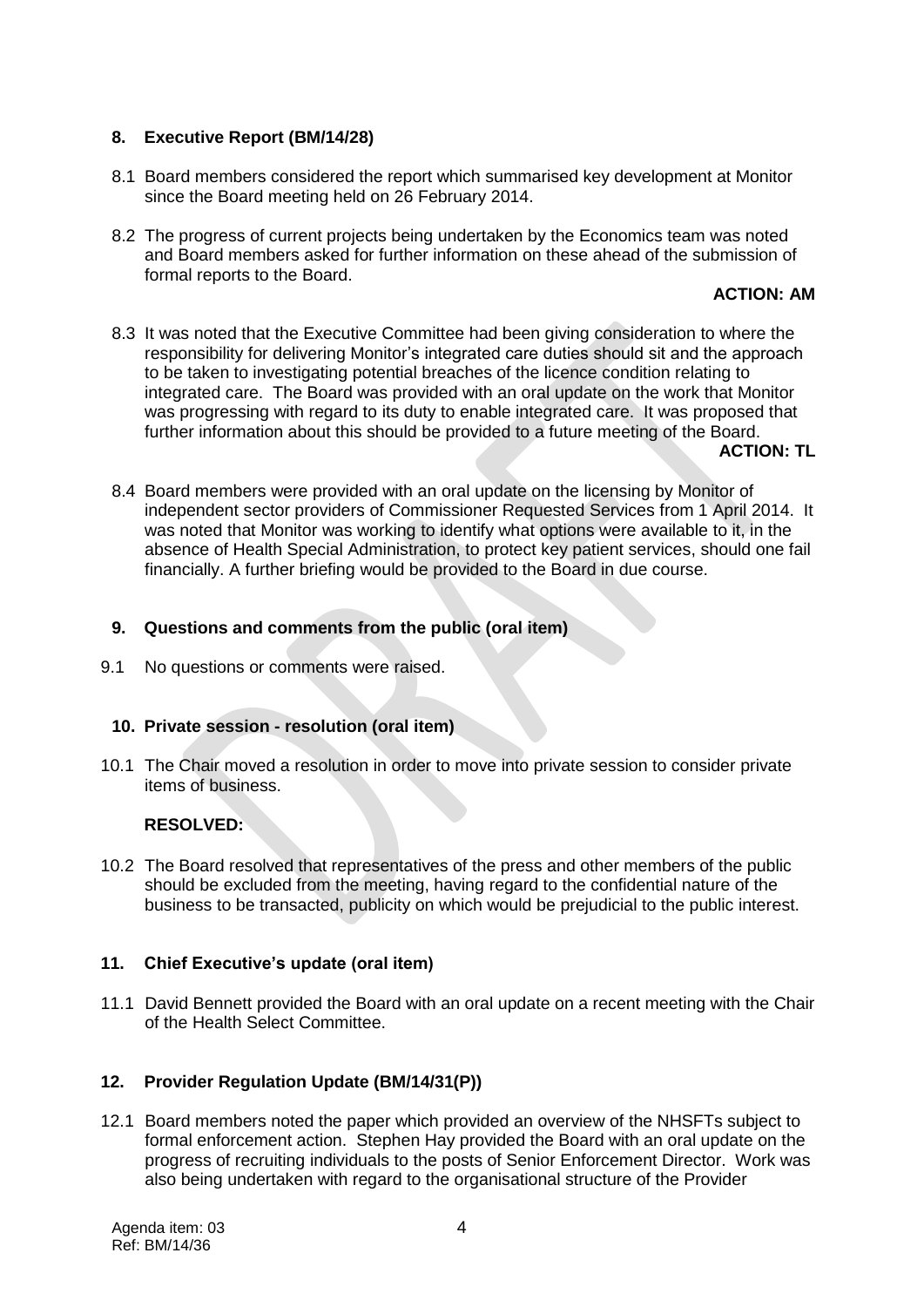Regulation directorate, the outcome of which would be reported to the Board in due course.

- 12.2 Oral updates were provided with regard to the following individual NHSFTs:
	- The Christie NHS Foundation Trust:
	- Mid Staffordshire NHS Foundation Trust:
	- Tameside Hospital NHS Foundation Trust: and
	- Royal National Hospital for Rheumatic Diseases NHS Foundation Trust.

### **13. Supporting Clinical Commissioning Groups to improve community services (BM/14/32(P))**

Alistair Brown (Competition Policy and Markets Director), Jessica Dahlstrom (Project Director, Economics), Yashwant Patel (Pricing Enforcement and Case Management Director) and John Pigott (Inquiries Director) joined the meeting for the consideration of this item.

- 13.1 The Board considered the paper which proposed a Co-operation and Competition directorate-led project with the aim of supporting local commissioners to improve community-based care. It was noted that many of the block contracts in place for the provision of community services as a result of the Transforming Community Services programme were due to expire in the near future. Careful consideration of what would work best for patients in this area was now required of commissioners. This work also linked to the findings of the Fair Playing Field Review.
- 13.2 Board members welcomed the proposed project, emphasising that it was a useful companion piece to the work that Monitor had already undertaken on GP services. In order to ensure that the work was undertaken at the appropriate level of detail it was considered appropriate that the work should have two phases – information gathering, followed by the development of a support package for commissioners to facilitate good commissioning. It was anticipated that the outcome of the first phase would determine the work to be undertaken in the second.

### **RESOLVED:**

13.3 The Board resolved to approve the proposed project to support local commissioners to improve community-based care.

# **14. Monitor's Corporate Strategy (BM/14/33(P))**

Jessica Dahlstrom (Project Director, Economics), Jon Hibbs (Director of Media Relations) and Nick Ville (Project Director, Strategy and Policy) joined the meeting for the consideration of this item.

- 14.1 David Bennett presented the paper which provided the Board with the final draft of Monitor's corporate strategy. It was noted, with apologies, that the report had been circulated late and Board members were encouraged to provide any detailed comments that they might have via correspondence after the Board meeting.
- 14.2 Board members welcomed the content, language and tone of the document. They were provided with information about how it would be launched and its target audiences. The importance of ensuring that those of Monitor's stakeholders who had been invited to comment on an earlier draft were aware of how their comments had been responded to was noted.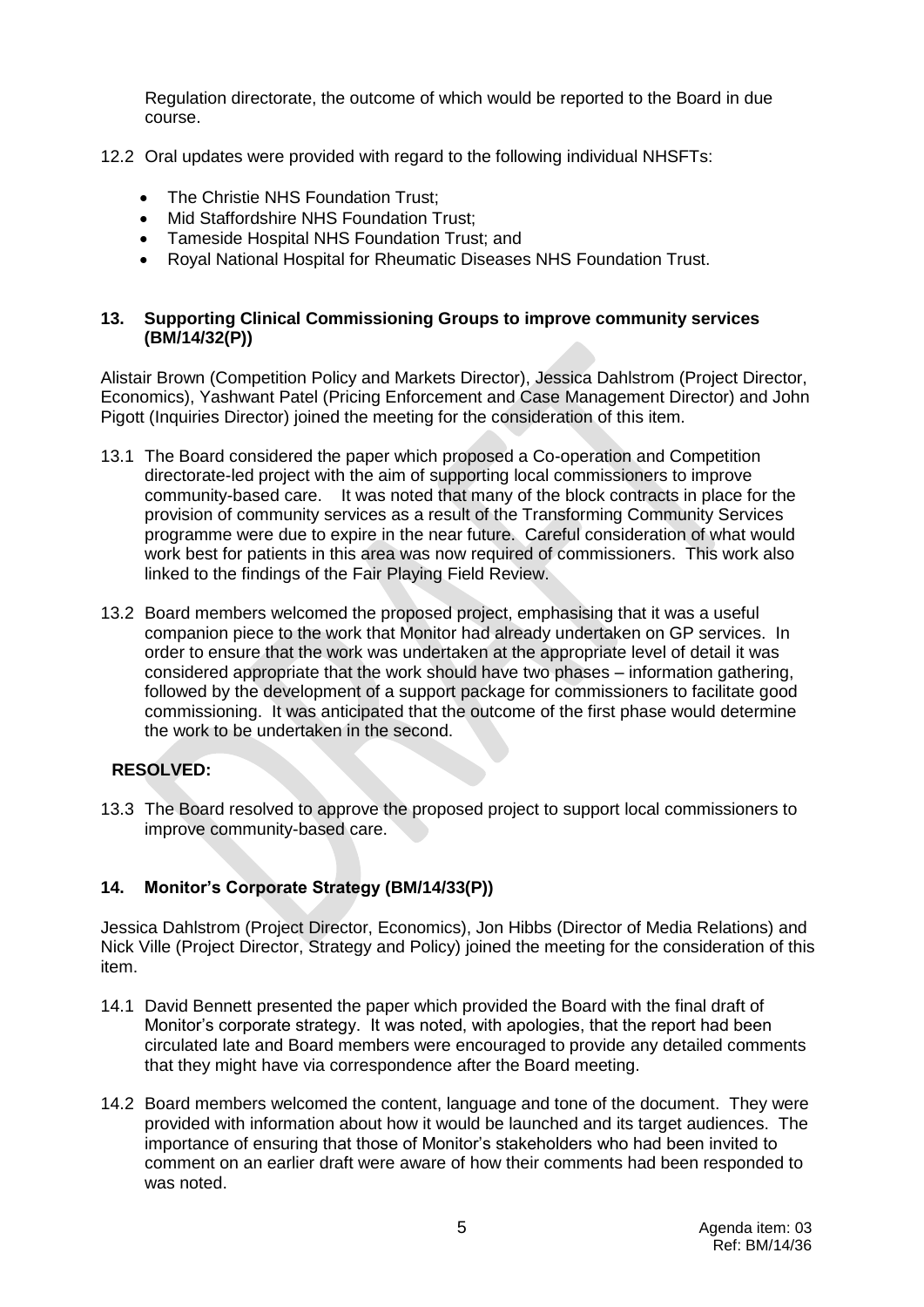# **RESOLVED:**

14.3 The Board resolved to approve Monitor's Corporate Strategy.

### **15. Proposed 2014/15 budget (BM/14/34(P))**

Jason Dorsett (Finance, Risk and Reporting Director) and Steve Murray (Head of Internal Finance) were in attendance for the consideration of this item.

- 15.1 Jason Dorsett presented the report which summarised the proposed budget allocation for 2014/15.
- 15.2 It was noted that there remained several uncertainties which the budget addressed, including normal contingencies that might arise during the year, but particularly the fact that Monitor did not yet have a final agreed business plan which would allow for a complete prioritisation of resources. In order to retain budget flexibility and to respond to changing priorities throughout the year, it was proposed that not all budget bids would be allocated to directorates, instead central budgets had been proposed, which could be allocated at the Executive Committee's discretion during the year.
- 15.3 Board members emphasised the importance of taking appropriate steps to ensure that Monitor did not allocate resources in excess of the funding received by the organisation from the Department of Health. The importance of ensuring the funding of the organisation's high priority projects and those to which it had already committed to was also emphasised. It was noted that a reforecast would be undertaken early in the financial year, alongside a prioritisation of the business plan, ahead of its submission to the Board at its meeting on 28 May 2014.

### **RESOLVED:**

15.4 Subject to the comments above, the Board resolved to approve the proposed budget allocation for 2014/15.

### **16. 2015/16 National Tariff Methodology discussion paper: proposed key messages (BM/14/35(P))**

Greg Perret (Pricing Methodology Adviser), Catherine Pollard (Pricing Development Director), Igor Popovich (Pricing Delivery Director) and Ben Shafran (Editor-in-Chief for the 2015/16 National Tariff) were in attendance for the consideration of this item.

- 16.1 Igor Popovich introduced the report which sought the Board's views about the proposed content of the 2015/16 National Tariff Methodology discussion paper. This publication would trigger the first stakeholder engagement phase for the 2015/16 National Tariff and would prepare the sector for a much more detailed engagement phase in July 2014.
- 16.2 Board members discussed the views of the Health Select Committee with regard to the manner in which Monitor was carrying out its pricing responsibilities. The Board stressed the importance of addressing questions raised by the Committee, as well as other stakeholders within the health care sector. Further information was provided with regard to the manner in which it was proposed that the 2015/16 National Tariff should change from the 2014/15 National Tariff, as well as those aspects it was proposed should be maintained. Board members considered that further work was required in order to ensure that the publication of the 2015/16 National Tariff Methodology discussion paper fully addressed the issues being raised across the sector. In light of the planned